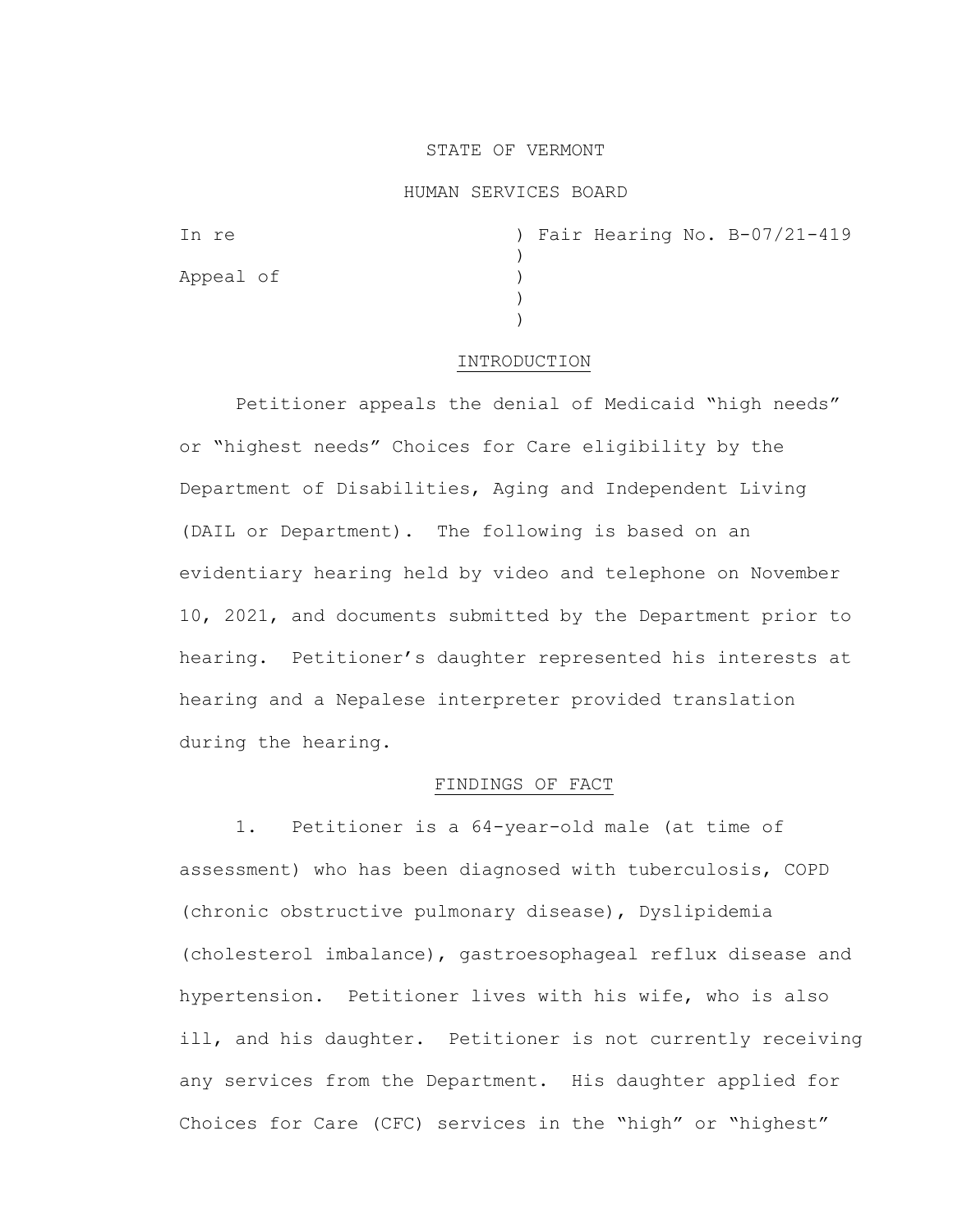needs category and he was assessed for eligibility on June 2, 2021. Due to COVID, in person assessments were not being performed at this time so the assessor offered a video or phone assessment; petitioner did not have access to a computer so elected a phone interview. A Nepali interpreter was offered but was declined. The assessment was performed by a DAIL long-term clinical care coordinator who is a registered nurse; she has worked with the program since its inception in 2005. The assessor reviewed the petitioner's medical records prior to the assessment.

2. The assessment form utilized by the Department covers functional performance in nine areas of activities of daily living (ADLs) performed within the home, as well as meal preparation and medication management. The individual's ability to perform tasks in most of the ADLs are rated as follows:

-Independent: No help or oversight OR help provided 1 or 2 times. -Supervision: Oversight/cueing 3+ times OR Oversight with physical hep 1-2 times. -Limited Assistance: Non-weight bearing physical help 3+ times OR extensive help 1 -Extensive Assistance: Weight bearing help OR full caregiver assistance 3+ times. -Total Dependence: Full assistance every time. For the ADL of bathing, performance is rated as follows: -Independent: No help at all -Supervision: Oversight/cuing only.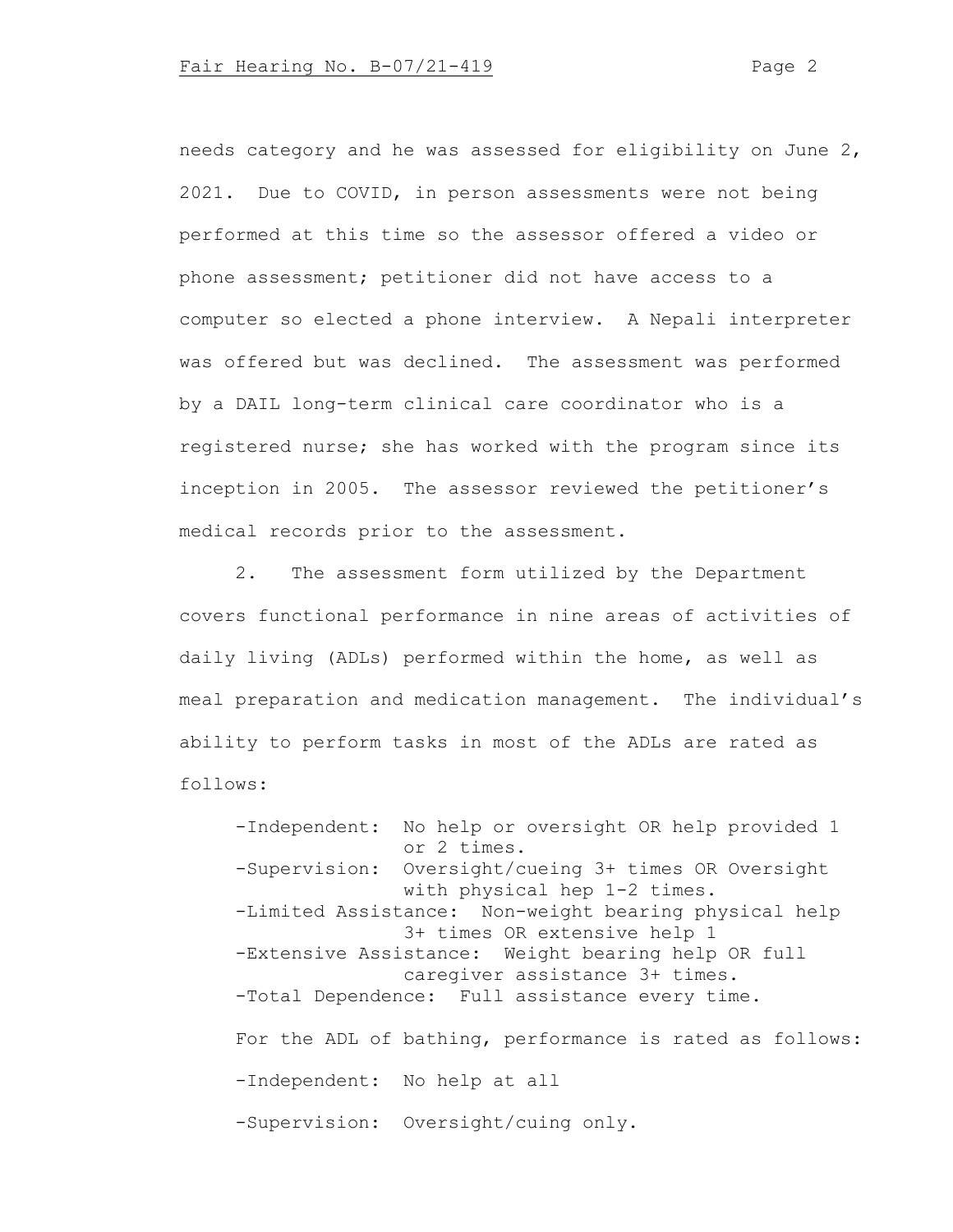-Limited Assistance: Physical help limited to transfer only.

# -Extensive Assistance: Physical help in part of bathing activity.

-Total Dependence: Full assistance every time.

3. In summary, the assessor determined that petitioner was "independent" in one category of ADL, toilet use, needed "supervision" (the most minimal level of assistance) in two ADLS, eating and mobility, and needed "limited assistance" in five other ADLs, the functions of mobility in bed (positioning), transfer, bathing, dressing, and personal hygiene. He did not use adaptive devices and his meal preparation and medication management was done by others (his daughter). At hearing, petitioner's daughter agreed with the assessor's rating of these factors.

4. In addition to a review of the ADLs, the assessor also considered petitioner's cognitive status. She scored him as meeting the category of "modified independence," meaning he had some difficulty in new situations (only). The assessor found that petitioner's medical records reflect that his physician noted that he was alert and oriented during his last medical appointment in April. However, she noted that in May both petitioner and his daughter had stated that his memory was not good. She noted that he was reported as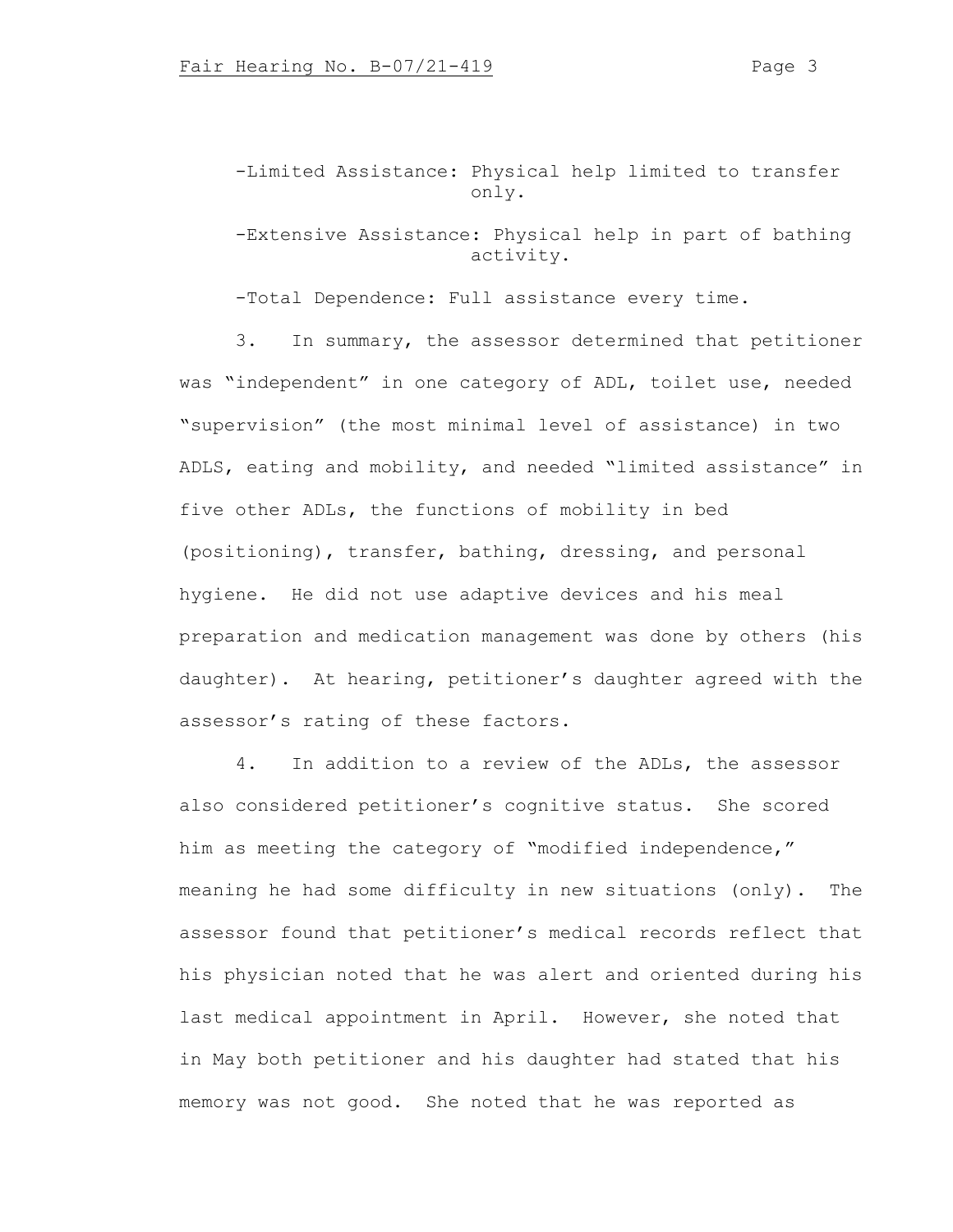wandering, but that it did not occur on a daily basis. It was also reported and noted that petitioner occasionally, on less than a daily basis, was socially inappropriate. However, no evidence of physically or verbally aggressive behavior was found. The assessor noted that petitioner had recently been able to independently make the decision to have a surgery for skin cancer.

5. As a result of this assessment, the Department determined that petitioner was not eligible for "high" or "highest" needs CFC. DAIL mailed a letter to petitioner dated June 2, 2021, informing him that he had been determined ineligible for CFC because he did not meet the "nursing home level of care" requirement.

6. The assessor's testimony at hearing was highly credible.

7. At hearing, petitioner's daughter stated that she is seeking CFC services because she works outside the home and is the only available support for her father and mother. She is worried that her father's memory is worsening and that if he leaves the home while she is away, he may be in danger.<sup>1</sup>

 $1$  It was suggested to petitioner that the Essential Person program though the Department for Children and Families might be an option that could be of assistance to her family.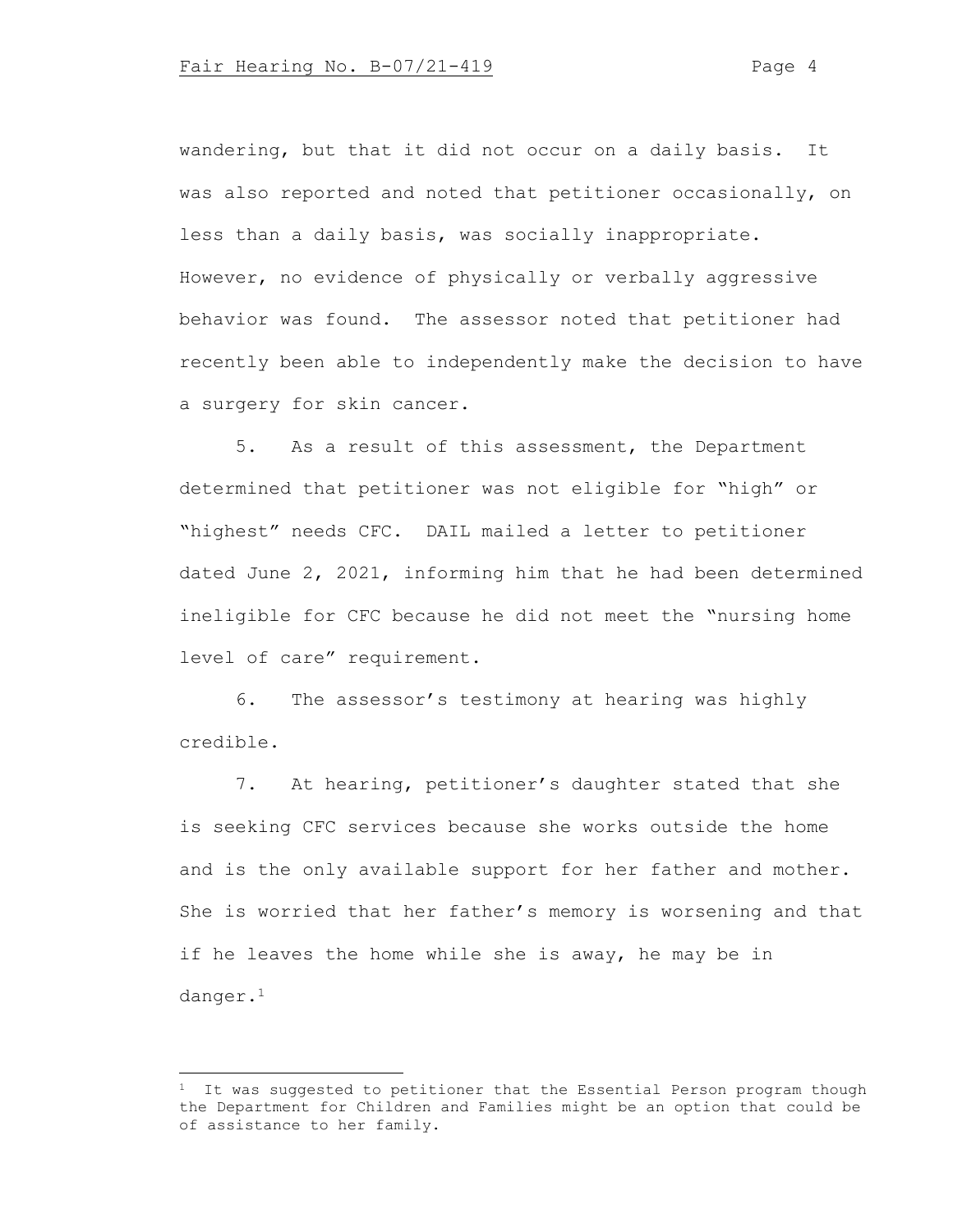#### ORDER

DAIL's decision is affirmed.

## REASONS

The Department of Disabilities, Aging and Independent Living administers the CFC program, which falls under a Medicaid waiver intended to maximize independence and provide services which enable individuals to live in the community, as feasible. Review of the Department's determination is de novo. The Department has the burden of proof at hearing if terminating or reducing existing benefits; otherwise, the petitioner bears the burden. *See* Fair Hearing Rule 1000.3.0.4.

The CFC implementing regulations set out the eligibility criteria for the program. *See* Health Care Administrative Rules ("HCAR") § 7.102. An individual may be clinically eligible under the "highest needs group" if they require extensive or total assistance with at least one of the following Activities of Daily Living (ADLs): toilet use; eating; bed mobility; or transfer and require *at least* limited assistance with any other ADL." HCAR § 7.102(6)(A)(i). *Id.* (emphasis in original). An individual may be eligible under the "high needs group" if they "require extensive-to-total assistance with at least one of the